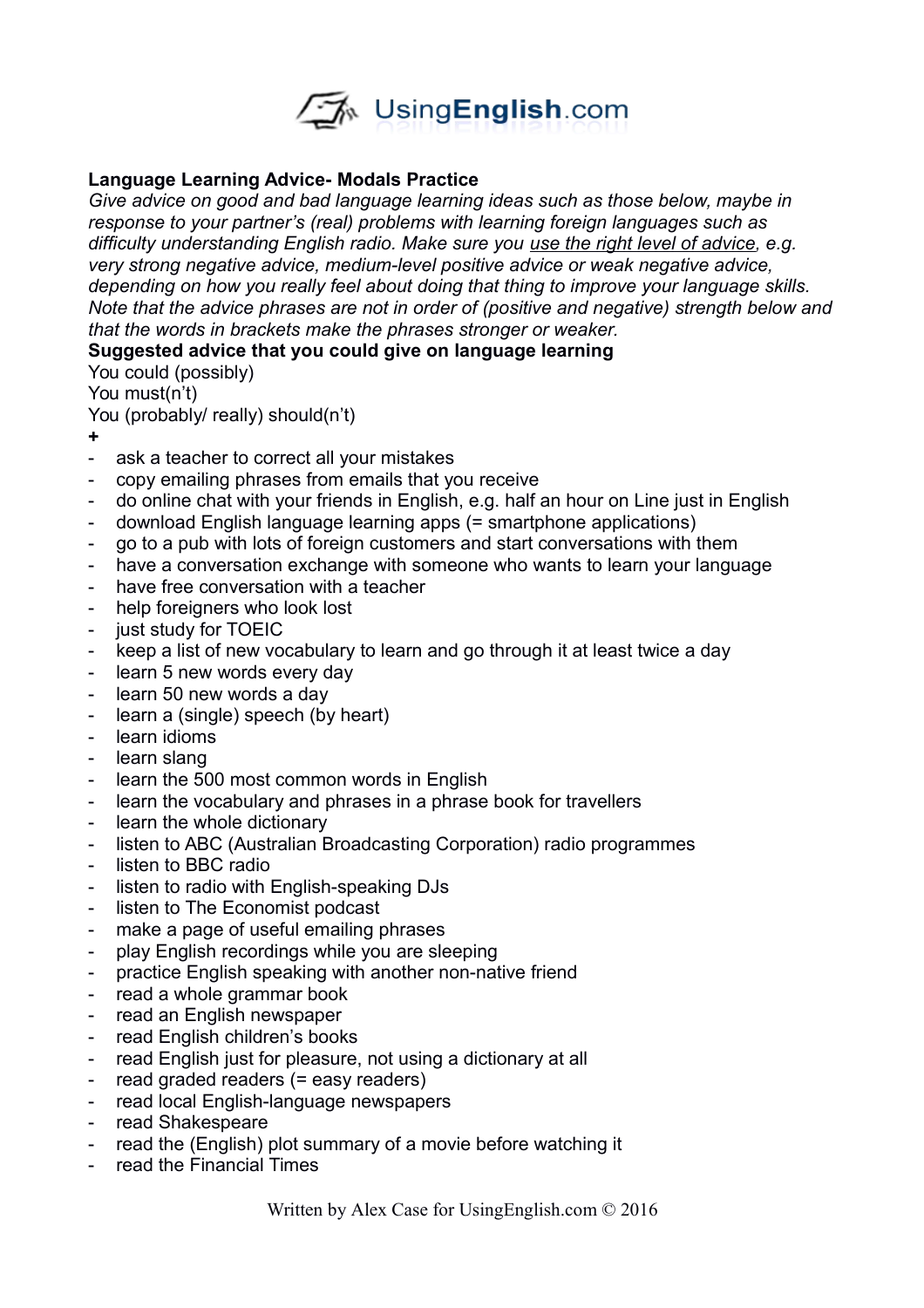

- read the lyrics of songs that you like
- record your business meetings
- record yourself speaking English
- speak to yourself in English
- start speaking before you know what you are going to say
- stop reading and use a dictionary every time you don't understand a word
- take Skype lessons with a Filipino teacher
- tape a list of telephoning phrases on the desk next to your phone try to copy one particular English-speaking actor, e.g. Robert DeNiro
- use an electronic dictionary
- use an Intermediate-level English-English dictionary
- use an online dictionary
- use online translation
- volunteer to help foreign visitors, e.g. during the Olympic Games
- watch a movie with subtitles in your own language
- watch DVDs in your own language with English subtitles
- watch DVDs with English subtitles
- watch DVDs with subtitles in your own language
- watch English action movies
- watch English children's TV
- watch English comedies
- watch the same English movie over and over again
- watch the same movie dubbed in your own language and then in English
- write the pronunciation of English words in your own language (e.g. katakana)

## **Suggested topics to talk about**

- $accuracy (= not making mistakes)$
- Business English
- comprehension
- emailing
- fluency
- grammar
- listening
- meetings
- negotiating
- pronunciation
- reading
- reports
- socialising/ social English
- speaking
- telephoning
- travel English
- vocabulary
- writing

*Ask about anything above which you couldn't understand or couldn't think of advice for,*  working together as a class to think of good positive or negative advice (at the right level) *each time.*